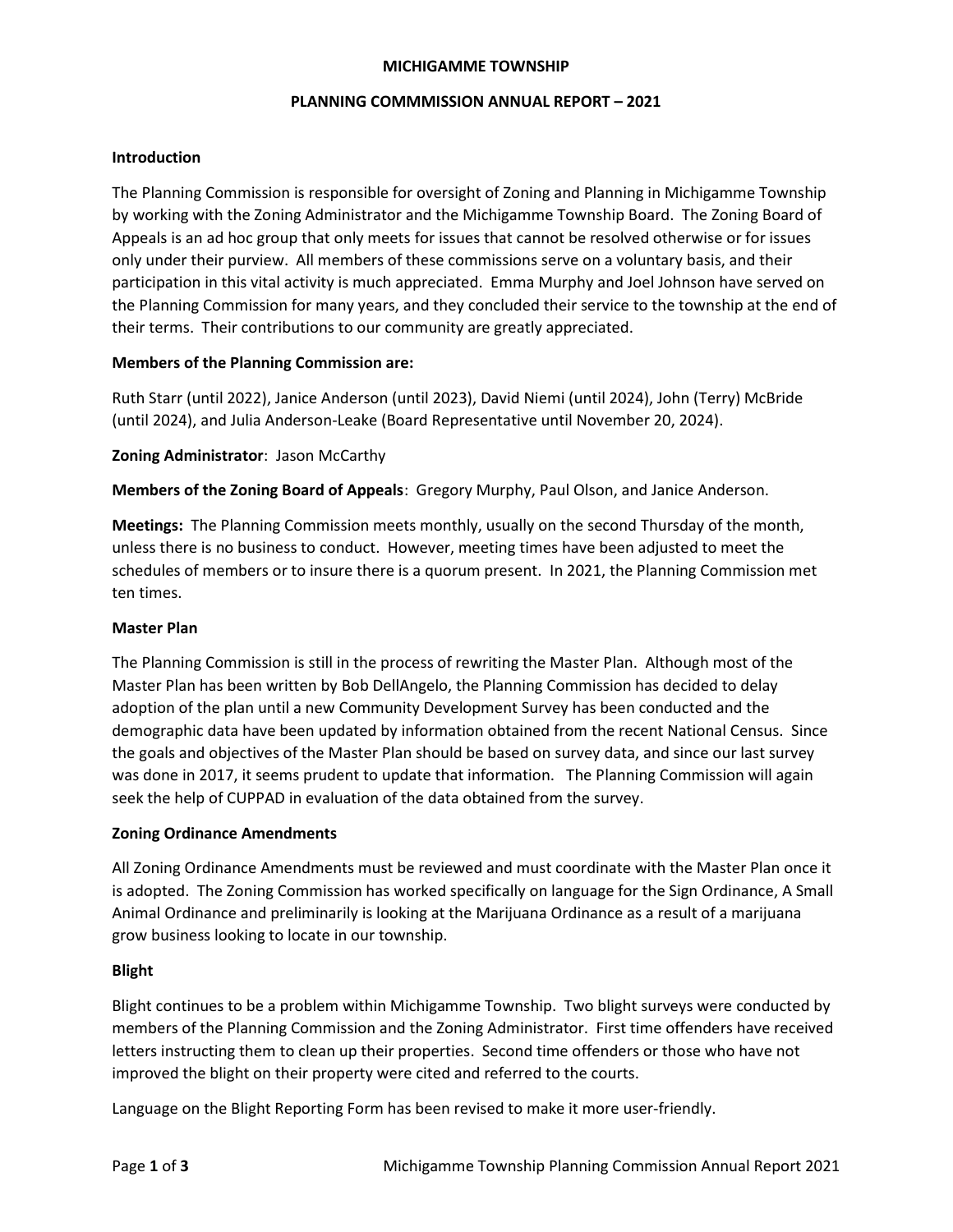### MICHIGAMME TOWNSHIP

### PLANNING COMMMISSION ANNUAL REPORT – 2021

## Short-Term Rentals

The Planning Commission of Michigamme Township continues to oversee the licensing of Short-Term Rentals. The purpose of this oversight is to protect adjacent property owners and to work to address quality of life concerns of township residents. All rental properties must obtain a license from the township, which is valid for one calendar year. Currently, there are 10 licensed Short-Term Rentals within the township.

### Zoning Permits Issued:

- 1. Fritz and Ramona Curth, 208 Brown Road, Screen porch.
- 2. Nate Smith, 106 Green Road, Deck.
- 3. Charles Anderson and Corbin Lutz, 219 Main Street, garage.
- 4. Nicole Haskett, 134 Brown Road, Shed.
- 5. Donald Leake, 270 Pink Road, Garage.
- 6. Dan and Kelly Meade, Blue Road, Residential structure and accessory building.
- 7. Thomas Edmark, 374/376 Red Road, Residential addition.
- 8. Michael Brinker, 509 Red Road, Garage.
- 9. Michigamme Township, 107 Barnum Street, Garage.
- 10. Rachael Hautamaki, 126 Brown Road, Garage.
- 11. Adam and Rachel Simonsen, 541 Cardinal Road, Residence.
- 12. Dan Helppi, Green Road, Accessory Structure.

### Redevelopment Ready Community (RRC) Certification

Robert DellAngelo is no longer the Michigamme Township representative for RRC. However, it is his assessment that the township is very close to achieving RRC Certification at the Essential Level.

### Recreation Plan

The Planning Commission approved the final draft of the Recreation Plan on December 21,2020 upon which it was sent to the Township Board for final approval. A public hearing on the Recreation Plan was held on January 26, 2021, after which the Township Board approved the Plan. The Planning Commission applied for grant money from the Michigan Department of Resources for resurfacing of the tennis and basketball courts. We appreciate all of the time Bob DellAngelo spent in writing this grant and to Debbie Kinnunen for following up on incomplete sections of the grant and navigating a very difficult on-line submission process. Unfortunately, Michigamme Township was not a recipient of one of these grants but intends to resubmit a revised application this year.

### **Training**

Terry McBride attended the MTA training for Planning Commissions in person on October 27-28, 2021; and found the sessions to be very informative and helpful. Janice Anderson and David Niemi attended the training remotely.